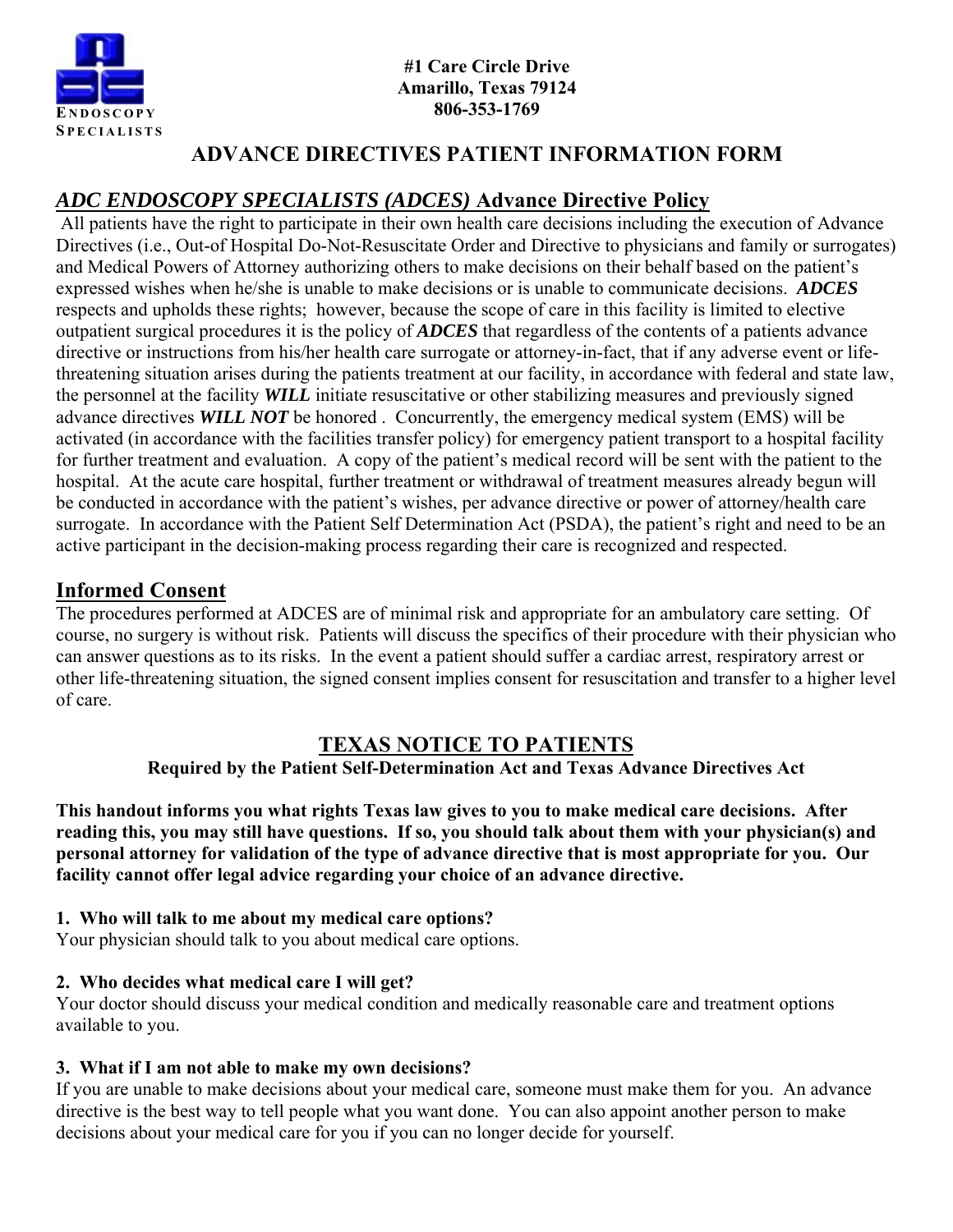#### **4. What is an advance directive?**

An advance directive is a written document that you can sign before you are unable to make your own decisions. You can use advance directive(s) to tell people ahead of time what medical care you want. You can also name the person that you want to make medical decisions for you if you cannot make them for yourself. Texas law has four kinds of advance directives described below:

## **Medical Power of Attorney**

 This directive allows you to appoint another person as your agent for making health care decisions if you become unable to make them for yourself. You do not have to have a terminal or irreversible condition for a medical power of attorney to be used.

## **Out-of-Hospital Do-Not-Resuscitate Order**

 This directive allows competent adults to refuse certain life-sustaining treatments in non-hospital settings where health care professionals are called to assist. You should carry a photocopy of your written form or wear a designated ID bracelet. This directive cannot be executed for minors unless a physician states that the minor has a terminal or irreversible condition.

## **Directive to physicians and family or surrogates**

 This directive allows you to specify for the provision, withdrawal or withholding of medical care in the event of a terminal or irreversible condition. Your condition must be certified by one physician.

## **Declaration of mental health treatment**

 This directive allows a court to determine when you become incapacitated and when that declaration becomes effective. You may opt not to consent to electro-convulsive therapy or to the use of psychoactive drugs. The declaration expires in three years unless you are incapacitated at that time.

You can have one, two, three or all four advance directives.

## **5. Should I have an advance directive?**

Whether to have an advance directive is entirely your decision. One reason many people want an advance directive is to avoid a dispute about their care in the event they are unable to make their wishes known. Signing an advance directive, or – at the very least – talking about your medical care wishes with your loved ones, your physicians, and others, makes good sense before a medical crisis occurs.

## **6. If I sign an advance directive now, can I change my mind later?**

 You can revoke an advance directive by telling your health care provider or by writing new instructions. You can sign a new advance directive at any time you want. In fact, you should go over your advance directive at least once each year to be sure that it still correctly reflects your wishes.

## **7. Can I be sure that my instructions will be followed?**

If properly signed, your Texas Advance Directive for Health Care is legally binding on your health care providers. If they cannot follow your directions, they are required to arrange to transfer your care to others who will.

## **8. What if I do not have an advance directive?**

Without an advance directive, a legal guardian, if appointed by the court, will make medical decisions for you. Without an advance directive or court-appointed legal guardian, Texas law is not clear about who will decide for you. Usually, your family, doctors and hospital can decide about routine medical care. However, if you have not given express instructions, your family is permitted to request withholding life-sustaining treatment and food and water only in very limited situations.